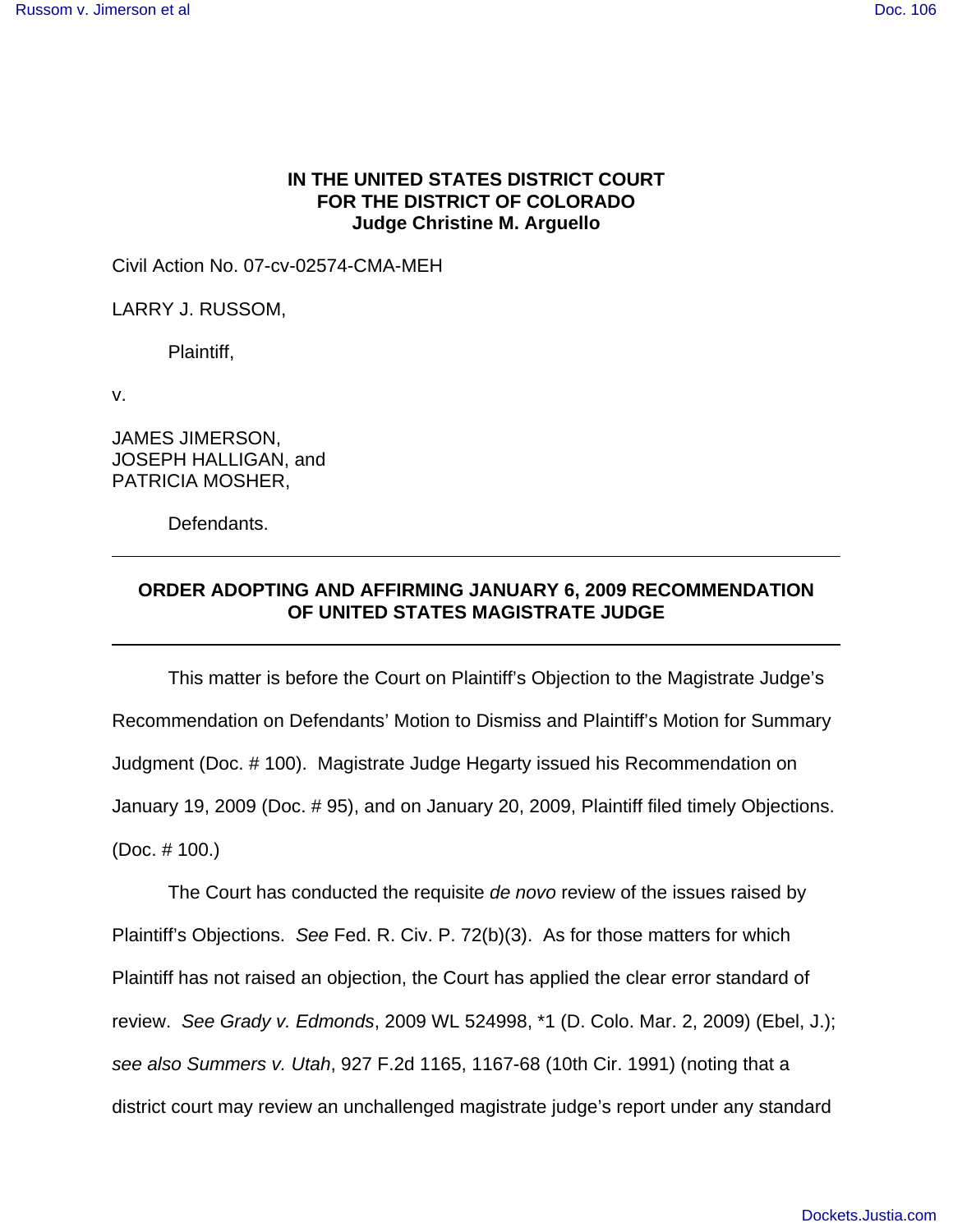the court deems appropriate) (citing *Thomas v. Arn*, 474 U.S. 140, 150, 154 (1985)). Based on its review, the Court concludes that Magistrate Judge Hegarty's thorough and comprehensive analyses and recommendations are correct.

Thus, the Court will AFFIRM AND ADOPT Magistrate Judge Hegarty's Recommendation.

## **DEFENDANTS' MOTION TO DISMISS**

Plaintiff pleads five claims for relief: (1) Violation of Due Process; (2) Defamation; (3) *Ex Post Facto* Law; (4) Abuse of Departmental Discretion; and (5) Physical Harm and Emotional Distress. (See Doc. # 11.)<sup>1</sup> Each of his claims stem from his classification as an S-4 sex offender by Defendants, who served as hearing panel members for the Colorado Department of Corrections on December 28, 2006. Plaintiff contends that S-4 classification is improper and that Defendants' decision to classify him as such constituted an abuse of their quasi-judicial authority. Plaintiff appealed Defendants' classification by filing a petition for judicial review in state court under Colorado Rule of Civil Procedure 106(a)(4). Plaintiff's Rule 106 suit proved successful, and in August 2007, the Logan County District Court remanded the matter to the hearing panel for reconsideration.

On October 10, 2007, a different hearing panel found that Plaintiff should not be classified as an S-4 offender. Plaintiff filed this lawsuit on December 3, 2007, after the

<sup>1</sup> Plaintiff his since withdrawn any "tort" claims he may have alleged. (*See* Doc. # 76.) Thus, the Court need not address Plaintiff's second claim for defamation.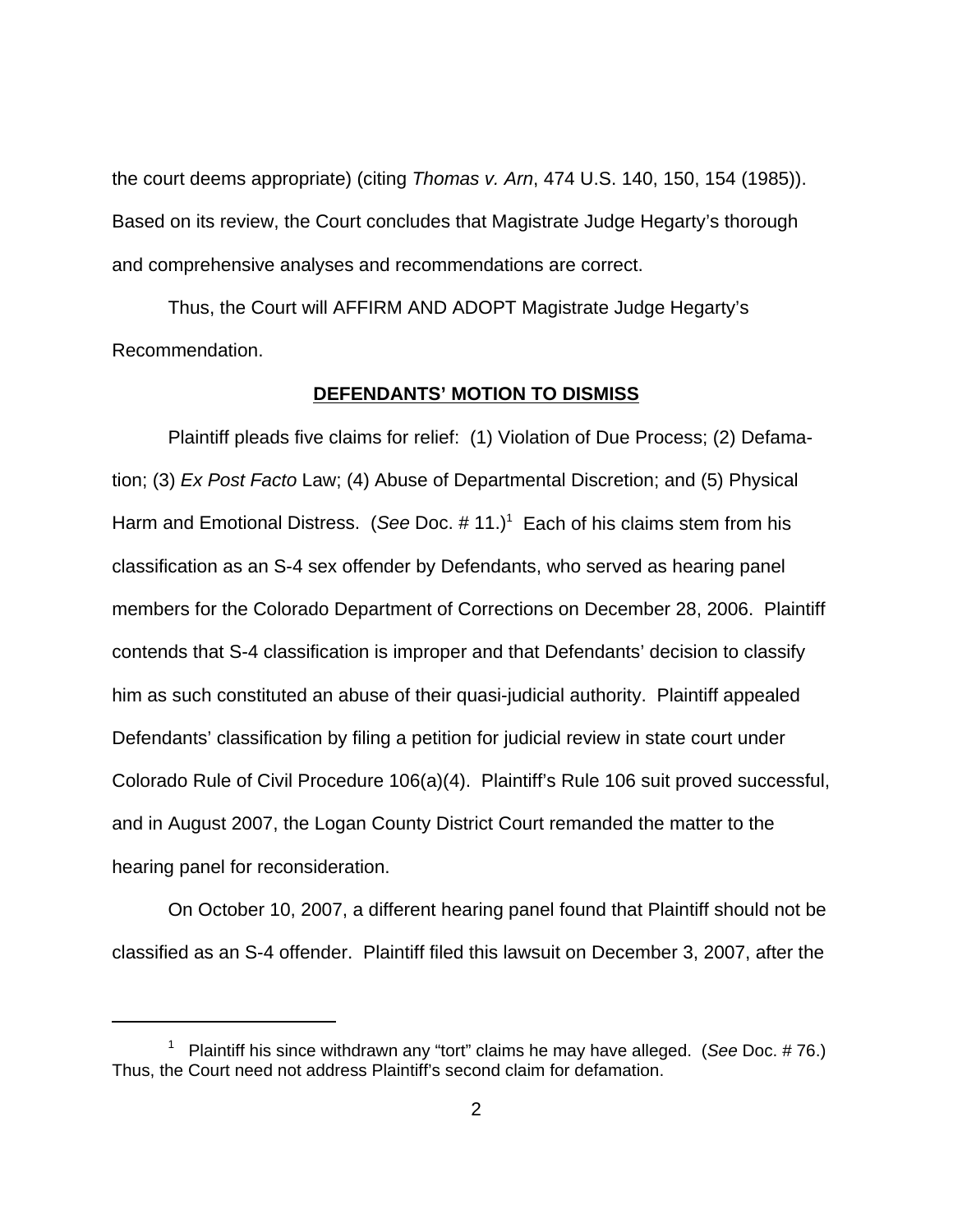second panel decision. Critically, for purposes of this Court's jurisdiction, Plaintiff's state lawsuit in the Logan County District Court, No. 2007cv14, remained pending on December 3, 2007. In fact, prior to filing this lawsuit, Plaintiff had requested that his Rule 106(a)(4) suit be re-opened to amend his complaint to plead a claim for attorneys fees and costs, as well as an order reversing Defendants' classification of Plaintiff as an S-4 offender. On November 13, 2007, the Logan County District Court granted Plaintiff's request to amend his complaint.

On December 20, 2007, after Plaintiff had filed this lawsuit, the Department of Corrections' Central Review Committee overturned the second hearing panel's decision not to classify Plaintiff as an S-4 offender. Plaintiff was informed of this decision on January 23, 2008. He filed the applicable Amended Complaint in this lawsuit shortly thereafter on March 6, 2008.

Defendants move to dismiss each of Plaintiff's claims for various reasons, including lack of subject matter jurisdiction and failure to state a claim upon which relief could be granted. (*See* Doc. # 56.) Magistrate Judge Hegarty recommends that Defendants' Motion be granted on the grounds that Plaintiff's Due Process claim violates the doctrines espoused in *Younger v. Harris*, 401 U.S. 37 (1971), and *Heck v. Humphrey*, 512 U.S. 477 (1994), and his remaining claims, *ex post facto*, abuse of departmental discretion and physical harm/emotional distress, fail to state a claim under Rule 12(b)(6).

3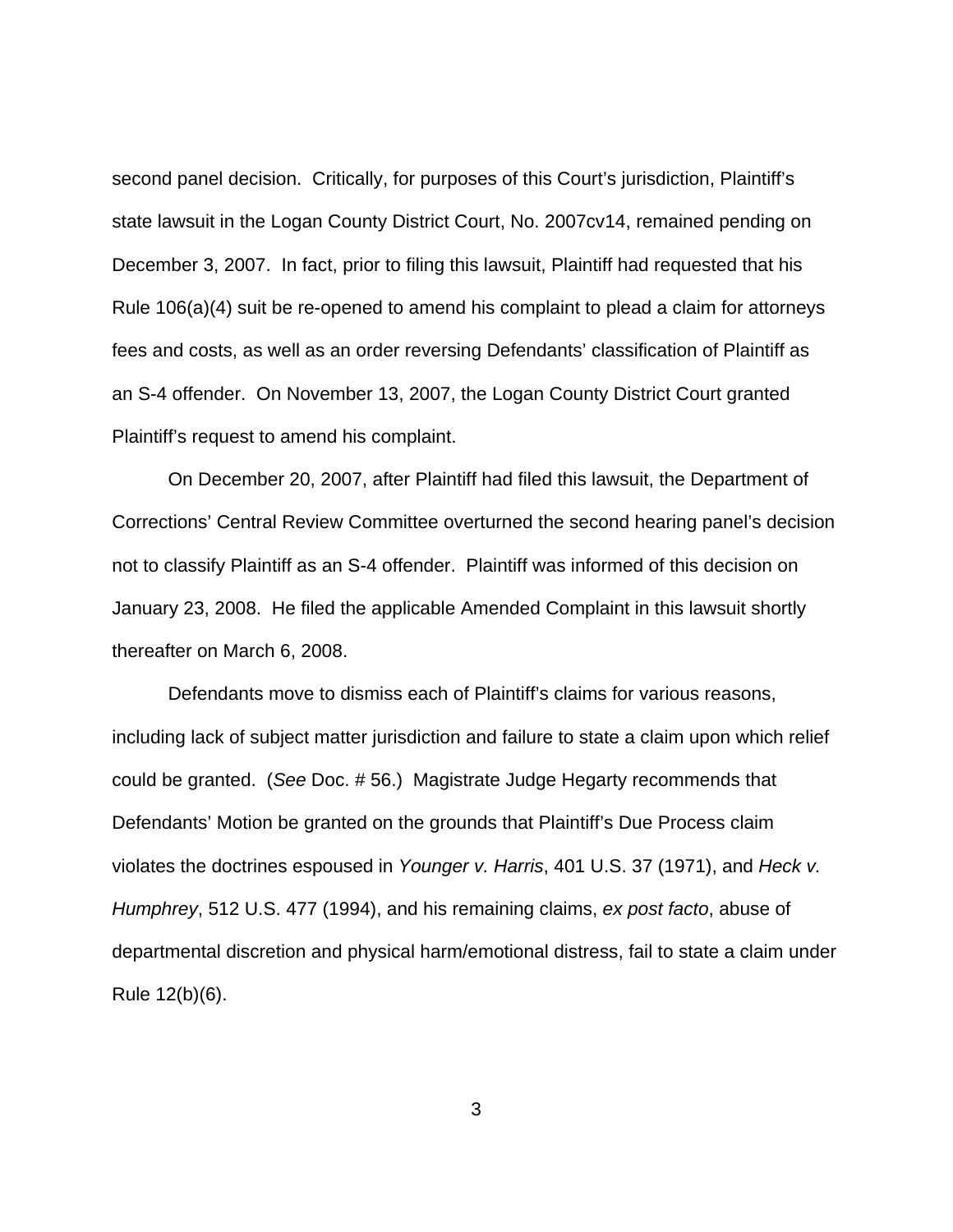### **I. PLAINTIFF'S OBJECTIONS TO** *YOUNGER* **ABSTENTION**

The Court can discern two distinct objections posed by Plaintiff to Magistrate Judge Hegarty's recommendation. First, Plaintiff argues that the Attorney General for Colorado, who represents Defendants in this case, $2$  conspired with the Department of Corrections Central Review Committee to reverse the second panel decision to avoid liability in Plaintiff's federal and state lawsuits. Second, Plaintiff contends that he filed this lawsuit during the period between October 10, 2007, and December 20, 2007, when his S-4 classification had been reversed and, therefore, the Court should not abstain under *Younger*. Neither objection is persuasive.

Regarding the alleged conspiracy between the Colorado Attorney General and the Department of Corrections to re-classify Plaintiff as an S-4 offender to avoid liability, Plaintiff has not presented one iota of evidence that would support such a finding. Plaintiff has not even shown that the Attorney General knew about Plaintiff's reclassification. Thus, the Court can easily dismiss this objection.

Plaintiff's second objection requires a short explanation of the *Younger* abstention doctrine. The basic premise of *Younger* is that a federal court should not interfere with an ongoing state proceeding if the state forum provides the party with an adequate forum to present any federal constitutional challenges. *See, e.g.,* 401 U.S.

 $2$  Only Defendants Jimerson and Halligan waived service of process and responded to Plaintiff's Amended Complaint. Defendant Mosher no longer works for the Department of Corrections and has not been served with process in this matter (Doc. #23.) Therefore, because the time period for service has expired, the claims against Defendant Mosher should be dismissed. *See* Fed. R. Civ. P. 4(m).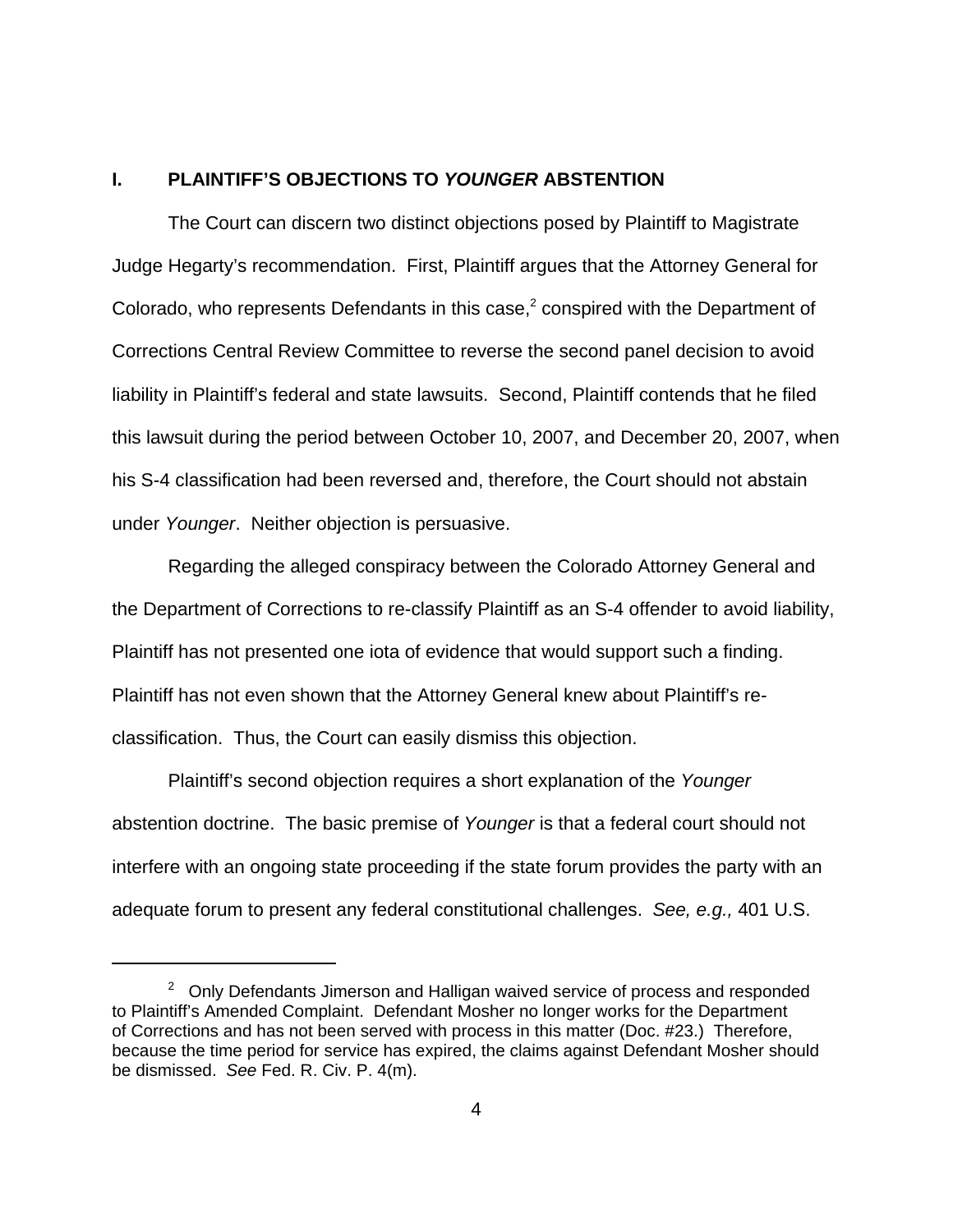37, 43 ("Since the beginning of this country's history Congress has, subject to few exceptions, manifested a desire to permit state courts to try state cases free from interference by federal courts."); *see also* 32A Am. Jur. 2d *Federal Courts* §1082 (2009) (noting that *Younger* abstention requires a federal court to abstain from hearing a case that would "disrupt an ongoing state criminal proceeding"). A case falls within the *Younger* doctrine if three requirements are met: (1) there is an ongoing state criminal, civil, or administrative proceeding; (2) the state court provides an adequate forum to hear the claims raised in the federal complaint; and (3) the state proceedings involve important state interests typically resolved by application of state law. *See Weitzel v. Division of Occupational & Prof'l Licensing*, 240 F.3d 871, 875 (10th Cir. 2001).

Abstention under *Younger* is jurisdictional in nature. *See D.L. v. Unified Sch. Dist. No. 497*, 392 F.3d 1223, 1229 (10th Cir. 2004). If the three requirements are met, and no exceptions to *Younger* apply, a federal court has no choice but to abstain from hearing the case. *See Weitzel*, 240 F.3d at 875 ("the district court must abstain once the conditions are met").

In this case, each of the *Younger* conditions is satisfied. First, Plaintiff is involved in an ongoing state proceeding, the Rule 106 lawsuit. Second, the Rule 106 proceeding provided Plaintiff with a more than adequate forum to defend against the alleged constitutional violations he complains of in this suit. Third, the determination of Plaintiff's sex offender status implicates important state interests that rely application of state law, rather than federal law, for resolution.

5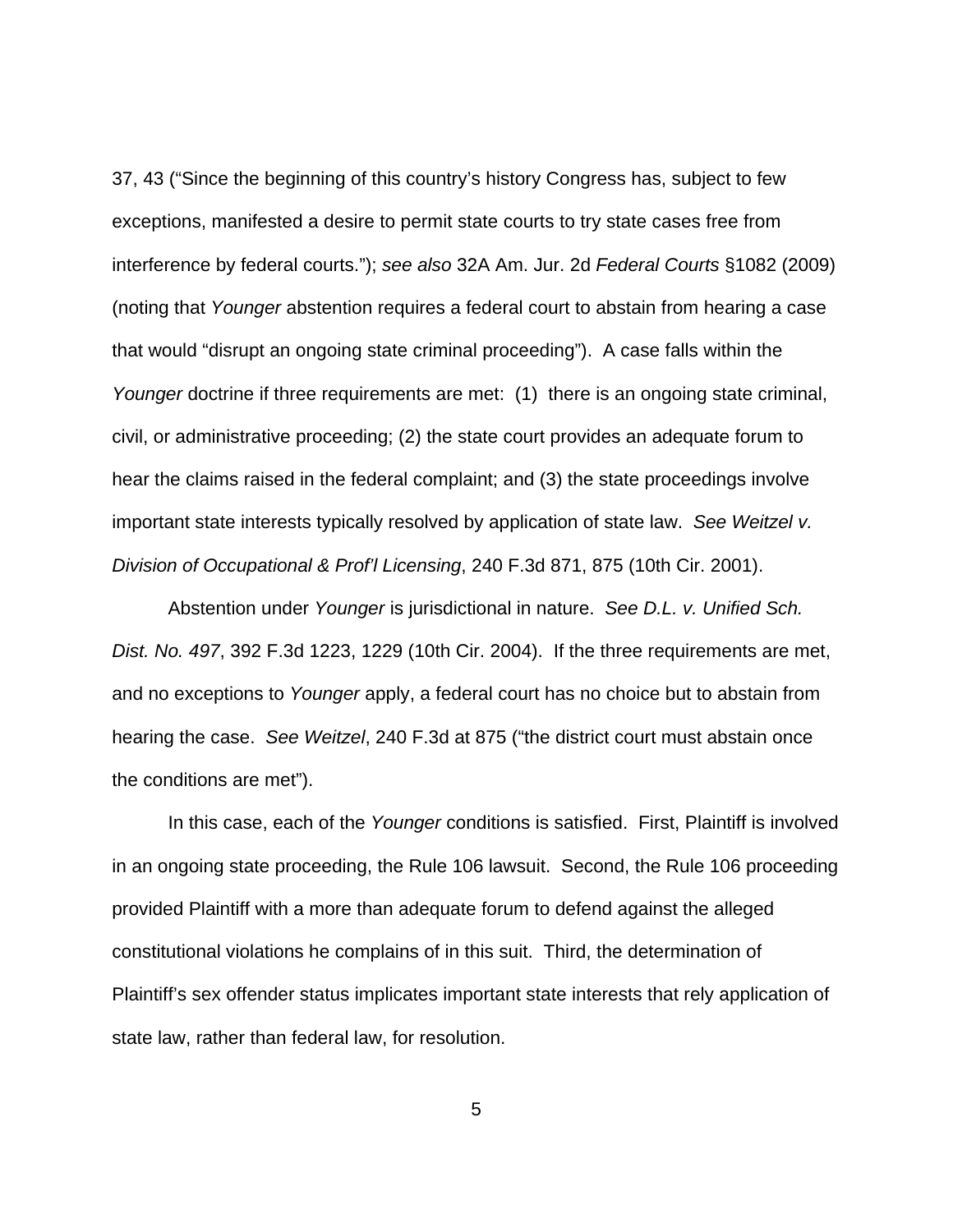Notably, Plaintiff admits that he filed this lawsuit notwithstanding the fact that he had a pending state court lawsuit in the Logan County District Court seeking largely the same relief he hoped to obtain in this lawsuit – redress for violation of his due process rights. Thus, Magistrate Judge Hegarty is correct when he notes, "so long as the state proceedings in this matter are pending before the Logan County District Court . . . [this] Court should abstain from hearing the matter pursuant to *Younger* . . . ." (Doc. # 95 at 9.) The fact that Plaintiff waited to file this lawsuit until after he received the second hearing, which declined to classify him as an S-4 offender, does not alter the fact that Plaintiff still had a live state court lawsuit that could provide him with remedies similar to the remedies he seeks in this lawsuit. Accordingly, *Younger* still applies because any action this Court might take would intrude unnecessarily on the Rule 106 proceeding.

Alternatively, Plaintiff requests that this Court stay the proceedings in this matter so that he may retain counsel. However, Magistrate Judge Hegarty has repeatedly rejected Plaintiff's requests for appointment of counsel (Docs. # 38 & 78) and, in any event, Plaintiff's request for appointment of counsel is not properly before the Court in a separate Motion, so the request will be denied. *See* D.C.COLO.LCivR 7.1.

### **II. DISMISSAL OF PLAINTIFF'S REMAINING CLAIMS**

On a review of the record, the Court finds no clear error with Magistrate Judge Hegarty's recommendations that Plaintiff's constitutional claims also be dismissed

6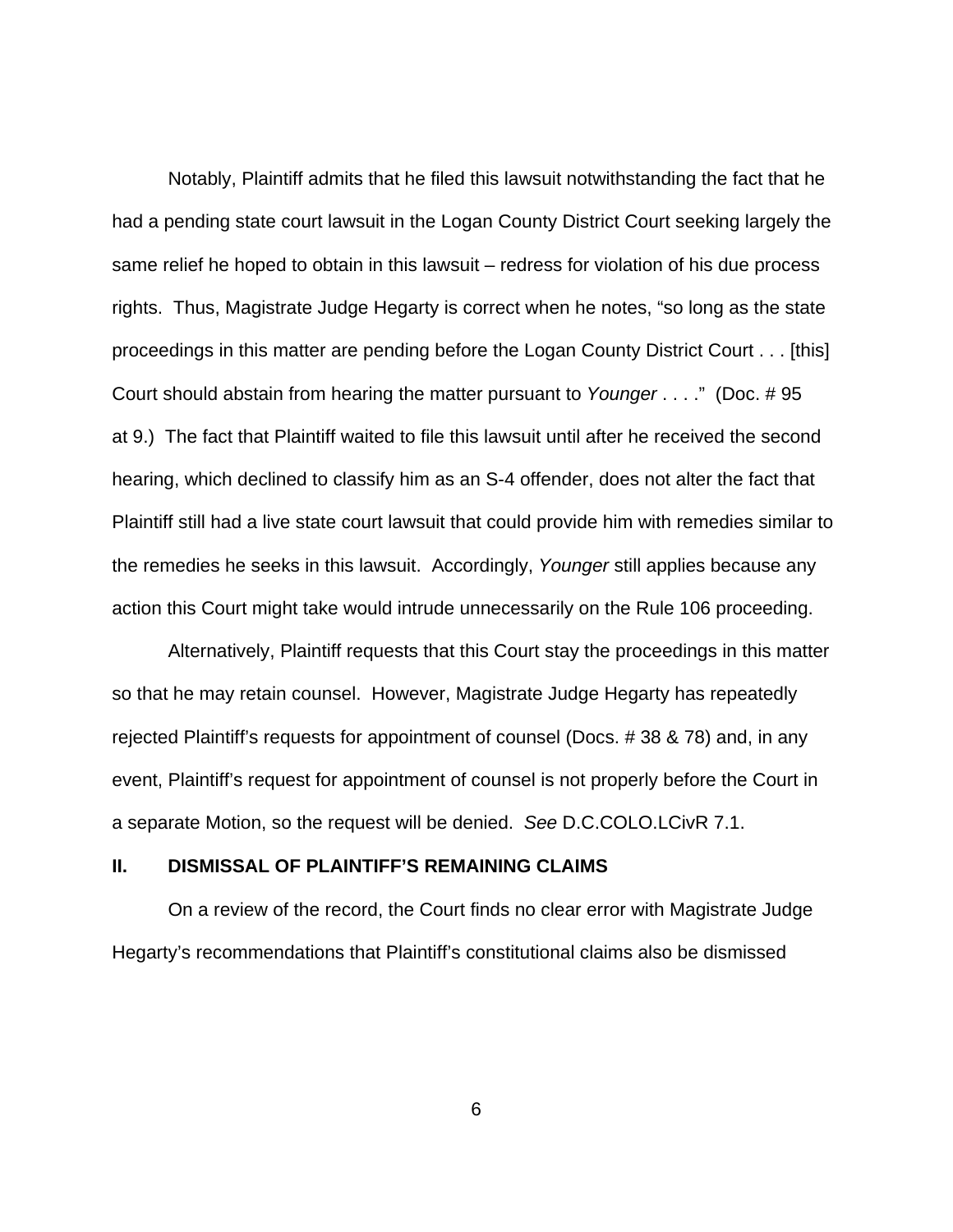without prejudice pursuant to the doctrine reflected in *Heck*. 3 The Court also agrees that Plaintiff's Physical Harm/Emotional Distress Claim should be dismissed without prejudice because it is inextricably linked to his Due Process claim.

Likewise, the Court discerns no clear error in the Magistrate Judge's recommendation that Plaintiff's *Ex Post Facto* and Abuse of Departmental Discretion claims be dismissed with prejudice for failure to state a claim upon which relief can be granted.

#### **PLAINTIFF'S MOTION FOR SUMMARY JUDGMENT**

Finally, Magistrate Judge Hegarty recommends that the Court deny Plaintiff's Motion for Summary Judgment as moot. Plaintiff did not file any objection to this recommendation. On a review for clear error, the Court agrees with Magistrate Judge Hegarty that Plaintiff's Motion for Summary Judgment should probably be treated as a motion for default judgment.

However, as Magistrate Judge Hegarty pointed out, Defendants waived service under Federal Rule 4(d). Thus, Defendants had 60 days, instead of the usual twenty days to respond to Plaintiff's Amended Complaint. *See* Fed. R. Civ. P. 4(g). Plaintiff filed his Amended Complaint on March 19, 2008 and Defendants responded on May 19, 2008. Since 60 days fell on May 18, 2008, a Sunday, Defendants timely responded

<sup>3</sup> *Heck* holds that if a judgment for damages in a § 1983 action would necessarily imply the invalidity of a criminal conviction or sentence, the § 1983 claim does not arise until the conviction or sentence has been reversed on direct appeal, expunged by executive order, declared invalid by an authorized state tribunal, or called into question by issuance of a federal habeas writ. *See* 512 U.S. at 486-87.